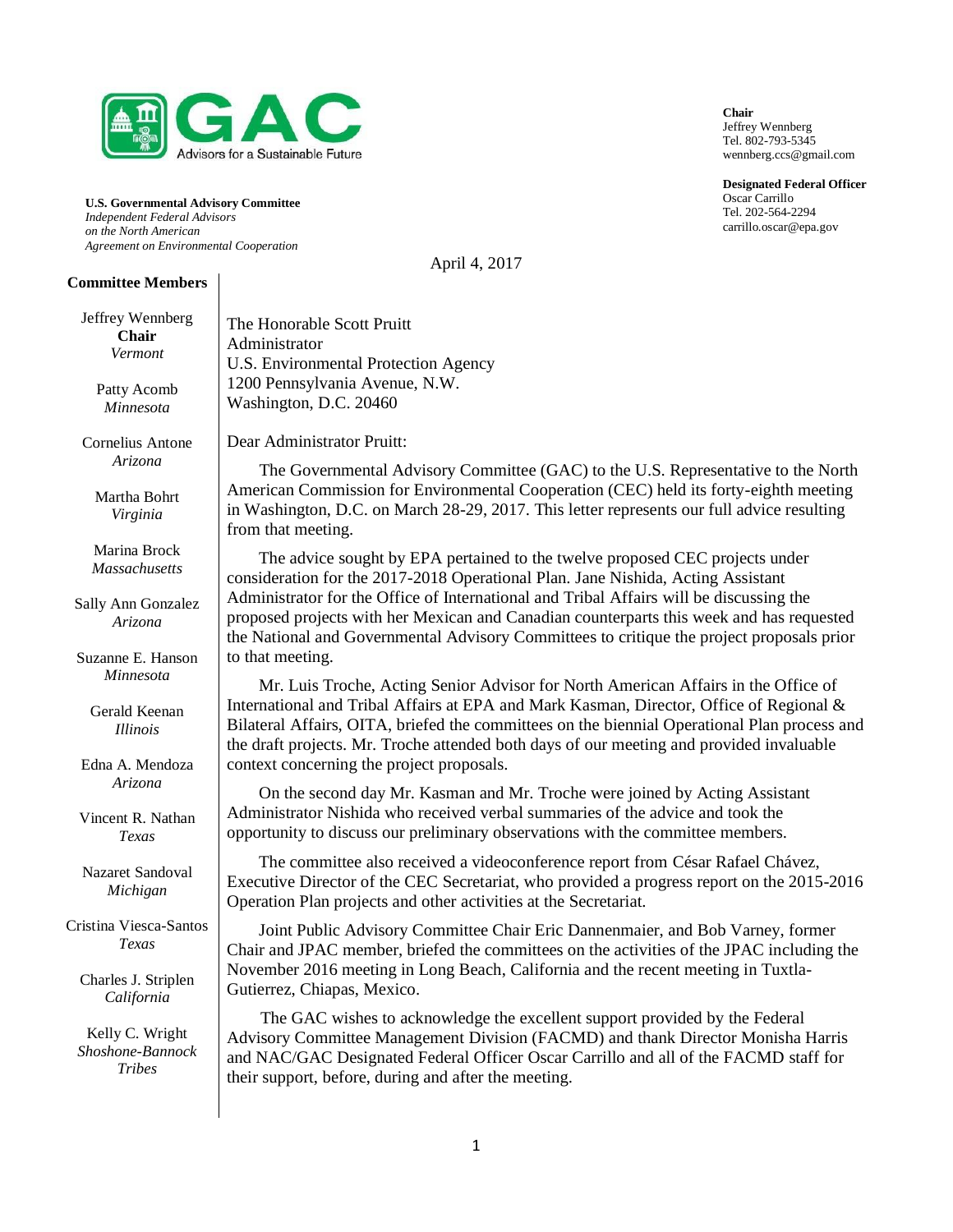Finally, the committee wants to congratulate you on your appointment as Administrator. The United States Government's long standing support of tri-national cooperation on North American environmental issues has enabled public health and environmental progress on a continental scale and improved consistency of regulatory standards.

Sincerely,

Jeffrey Wennberg, Chair Governmental Advisory Committee

cc:

Jane Nishida, Acting Assistant Administrator for the Office of International & Tribal Affairs

Monisha Harris, Director, Federal Advisory Committee Management Division (FACMD), EPA

Oscar Carrillo, Designated Federal Officer (FACMD), EPA Mark Kasman, Director, Office of Regional & Bilateral Affairs, OITA, EPA Luis Troche, Acting Senior Advisor, North American Affairs, OITA, EPA Eric Dannenmaier, Chair, Joint Public Advisory Committee César Rafael Chávez, Executive Director, CEC Members of the U.S. National and Governmental Advisory Committees

Administrative support for the GAC is provided by the U.S. Environmental Protection Agency, Federal Advisory Committee Management Division, OARM Mail Code 1601-M, 1200 Pennsylvania Ave. NW Washington, D.C. 20460 (t) 202-564-2294 (f) 202-564-8129

\_\_\_\_\_\_\_\_\_\_\_\_\_\_\_\_\_\_\_\_\_\_\_\_\_\_\_\_\_\_\_\_\_\_\_\_\_\_\_\_\_\_\_\_\_\_\_\_\_\_\_\_\_\_\_\_\_\_\_\_\_\_\_\_\_\_\_\_\_\_\_\_\_\_\_\_\_\_\_\_\_\_\_\_\_\_\_\_\_\_\_\_\_\_\_\_\_\_\_\_\_\_\_\_\_\_\_\_\_\_\_\_\_\_\_\_\_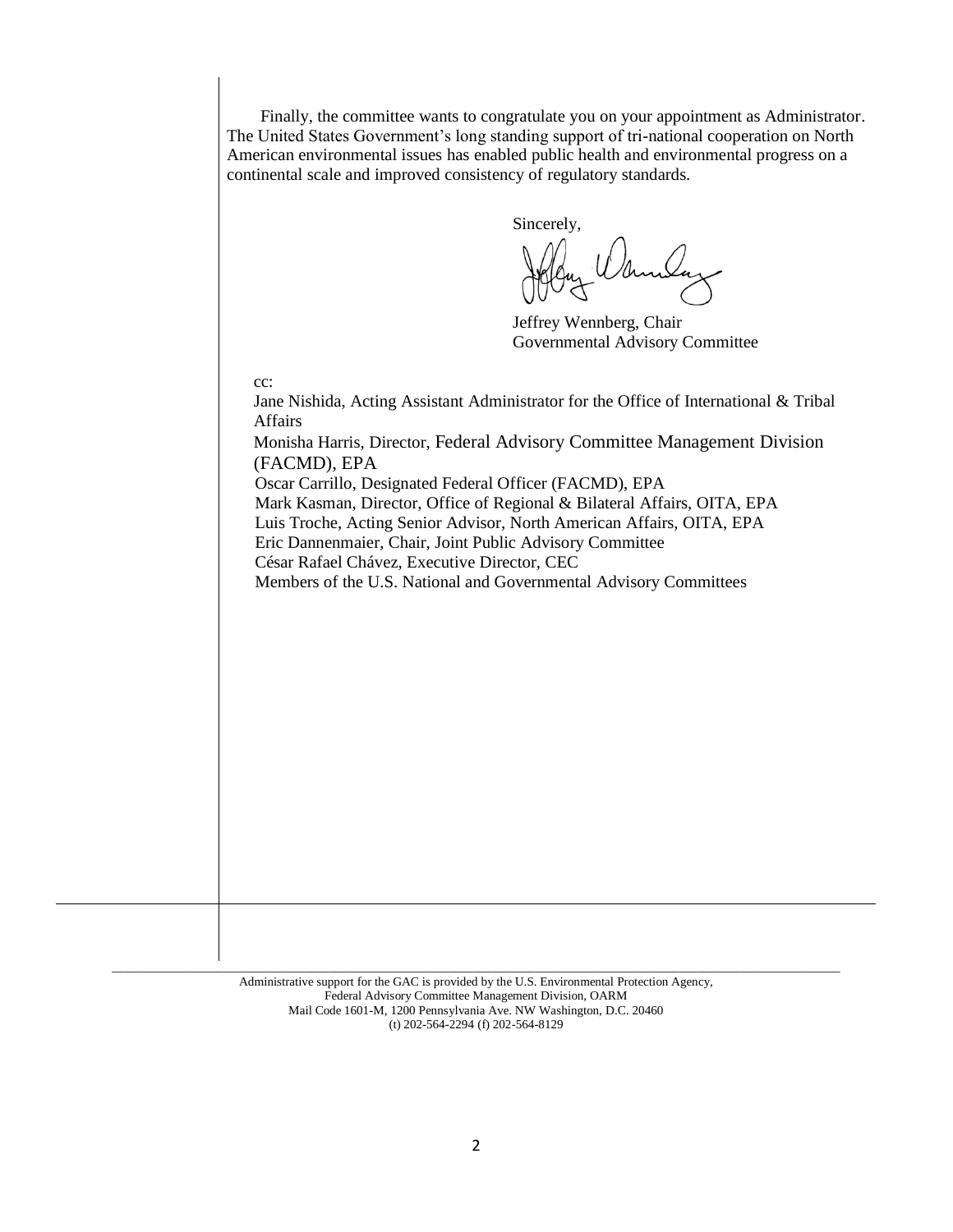Governmental Advisory Committee (GAC) to the U.S. Representative to the Commission for Environmental Cooperation (CEC)

## **Summary Advice 2017-1 (March 30, 2017):** *Charge Questions: Review and comment on the twelve proposed projects for the 2017-2018 CEC Operational Plan*

The Charge Question seeks advice on draft project proposal descriptions for the *2017-18 CEC Operational Plan, considering: 1) opportunities to make projects and their outputs and outcomes* replicable in North America and how the projects can become self-sustaining beyond the twoyear funding period; 2) their scalability and 3) how well the projects may capitalize on opportunities to incorporate youth, education, and tribal governments or traditional ecological knowledge (TEK).

To prepare for the meeting the Chairs decided to request members to individually complete an online survey assessing the degree to which the projects meet the conditions stated in the Charge. While this does not respond to the Charge, it informs us of the degree to which the projects as currently proposed meet the criteria and the degree to which the members concur on those assessments. A summary of those responses is attached.

The GAC's comments and advice concerning the 12 proposed projects follows.

**Project 1:** *Building community capacity to reduce marine litter in North American border watersheds.* 

- The committee believes that the project should look to and share strategies that are in place and under development at the national and sub-national levels in the three nations.
- The committee is aware of active border programs with both Mexico and Canada and suggests that these programs might be partners in this effort.
- Two suggestions for encouraging youth involvement are 1) awareness among children and young adults can be encouraged through partnerships with aquariums and museums, and 2) it might be possible to modify some of the excellent land-based waste management educational curricula to incorporate marine litter.
- This is the kind of project that might be able to attract philanthropic support and thereby leverage the CEC resources with outside funds.
- Given that final locations for these projects have not been decided, the committee believes that the project should favor the selection of at least one community where TEK would be an added opportunity. This is more often the case in EPA Region 10.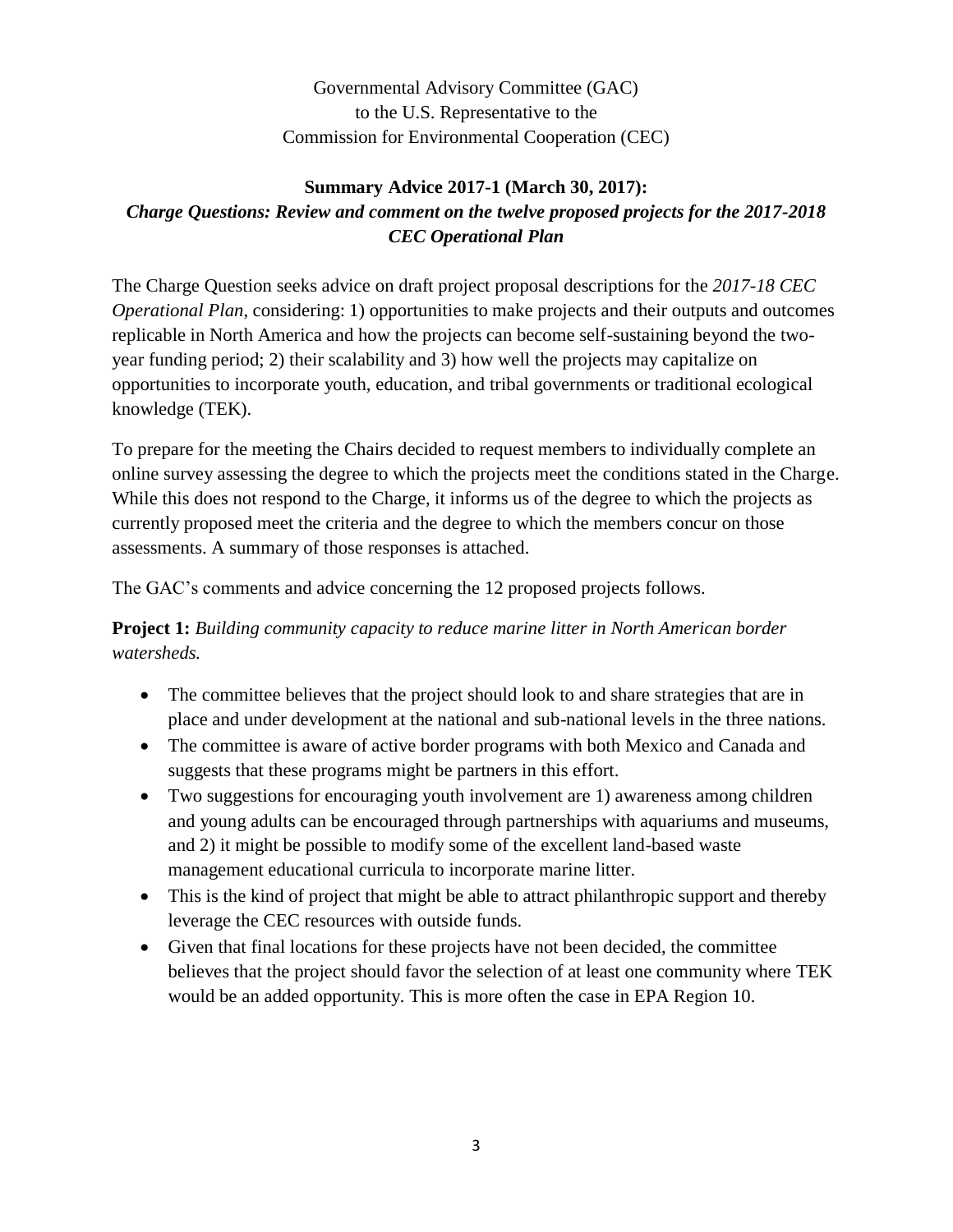**Project 2:** *Conserving shorebirds through community engagement at key sites in Canada, the United States and Mexico.*

- The US Fish and Wildlife Service has data on this issue. Although the proposal listed the agency as the USA lead for developing the project, it was not listed among the entities that will have a significant involvement in the project. This appears to be a project that could attract outside financial support from private partners. The oil and gas industry might be interested in being affiliated with this effort.
- The network of bird enthusiasts that exists throughout the continent suggests that public attention could be focused on shorebird conservation by creating social media groups that notify interested individuals whenever a notable event is taking place at nearby conservation areas.
- TEK is thoughtfully included but the same advice as offered in project #1 above could also apply here.
- Potential additional private financial partners include the Audubon Society and Ducks Unlimited.

### **Project 3:** *Tools for food loss and waste prevention, recovery and recycling in North America.*

- The list of other agencies and constituencies seems too limited. Please refer to the links listed in our last advice letter (2016-3).
- One aspect of the food waste issue not discussed here is the development of technologies and methods to enhance the preservation of food, including post-cooking.
- There are multiple experiments in various jurisdictions including Vermont, Mexico City, Ontario, Hennepin County MN, and many others providing incentives for curbside organic separation. These experiments could provide useful data for analysis.
- The TEK section may be misdirected. Minimization of food waste has not been a subject of tribal experience because tribes historically harvested only what was needed. The focus of TEK communities was prevention, not management.
- The project may also want to examine current and potential future incentives for private industry to aggregate and convert organics to marketable commodities.

### **Project 4:** *Increasing impact of private sector supply chain efficiency efforts through ISO 50001.*

- Not all possible industries have been identified.
- TEK might be involved in this project depending upon the specific industry selected for study and piloting.
- Is ISO 50001 the most appropriate means to promote supply chain efficiency? The GAC is concerned that the smaller entities along the supply chain will find the rigor of the ISO certification process too challenging, and as a result decline to participate. The GAC suggests that including the option of pursuing less demanding certification approaches might produce similar benefits among a greater number of participating companies.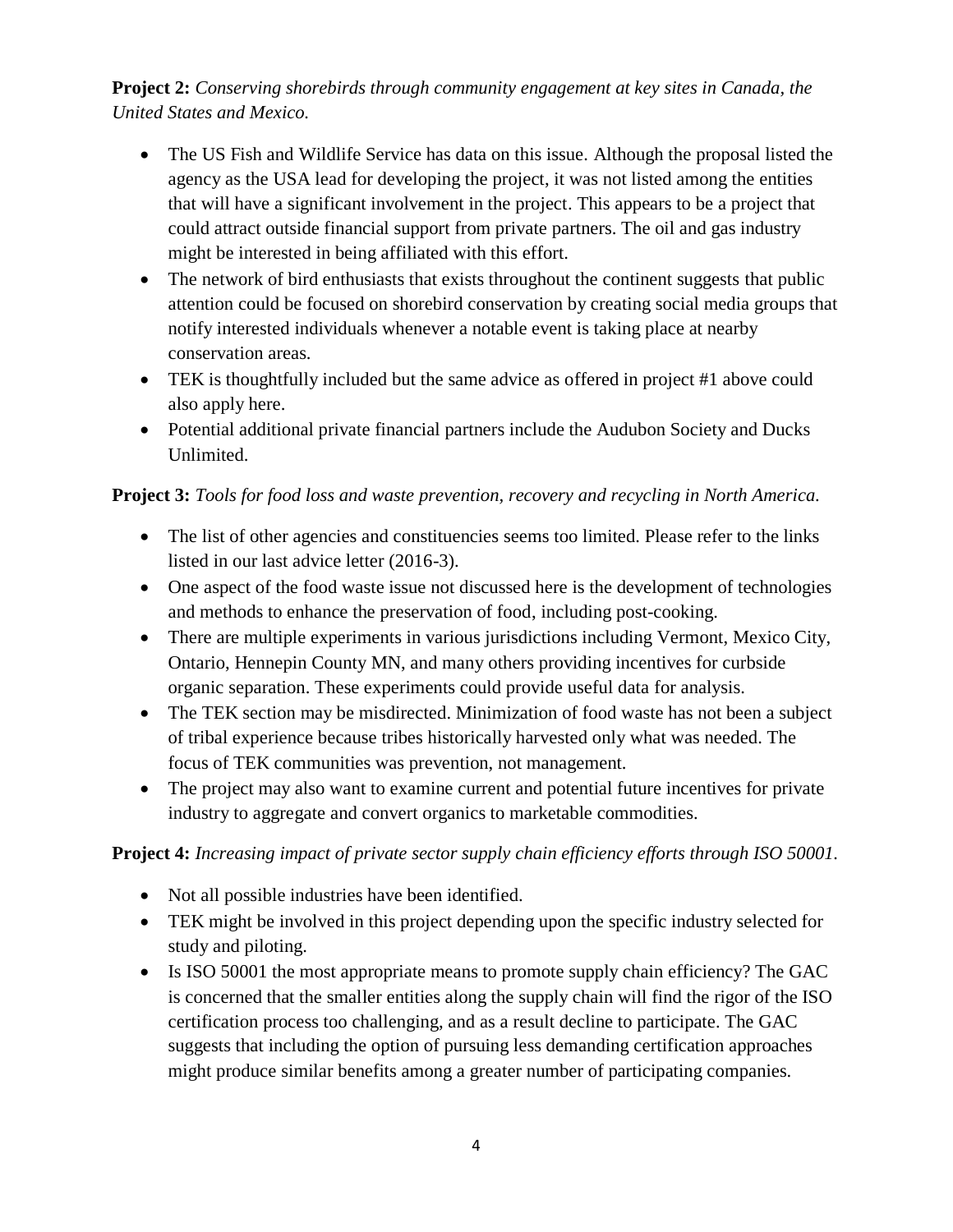**Project 5:** *Improving black carbon emissions inventory data for residential wood combustion.*

- Youth engagement could be incorporated by reaching out to university students as data collectors.
- The project description fails to indicate how the development of this information will provide a benefit and to whom. While the value of the information is easy to grasp, the specific end application would be useful to know. Assuming this question is answered the next logical suggestion is for the project sponsors to reach out to these groups or organizations and involve representative in the inventory design.
- "Residential" may be too narrow a focus. Wood burning takes place in a number of nonresidential industries and activities, such as agriculture. Should the project also include these sources?
- The committee also noted that the purpose of wood burning varies by region. Would it be useful to categorize the use of wood fuel by purpose or activity (heating, cooking, etc.)? Also, the committee recommends that the project acknowledge that in some communities the use of wood is a matter of tradition and culture and not simply practical or economic.

### **Project 6:** *Supporting science for continental conservation of the Monarch Butterfly.*

- The continuing focus on the Monarch captures the public imagination but provides limited benefits toward addressing larger challenges. Redefining this project to provide meaningful scientific benefits for a wider number of threatened pollinators would seem worthwhile.
- The project summary indicated a lack of TEK experience with the Monarch. The GAC suggests that if the scope of the project were to extend to pollinators generally the project team may find the TEK resources grow significantly.
- The committee suggests a more active role of USDA may be helpful here.

### **Project 7:** *Helping North American communities respond to extreme heat events (Phase-II) Scaling up syndromic surveillance systems.*

- The US Public Health Service and their Canadian and Mexican counterparts should be added to the list of entities to be involved.
- The GAC suggests that the project also invite the participation of FEMA as extreme heat events can be classified as disasters.

### **Project 8:** *Marine protected areas as tools for promoting ocean health.*

- TEK is well integrated into this project design.
- The committee sees the potential for collaborative partnerships to possibly include the creation of an on-going organization or association of MPA managers and key stakeholders beyond the completion of the project itself. This should be further developed in the project proposal. One additional collaborative partner that was suggested by a committee member was Woods Hole Oceanographic Institute.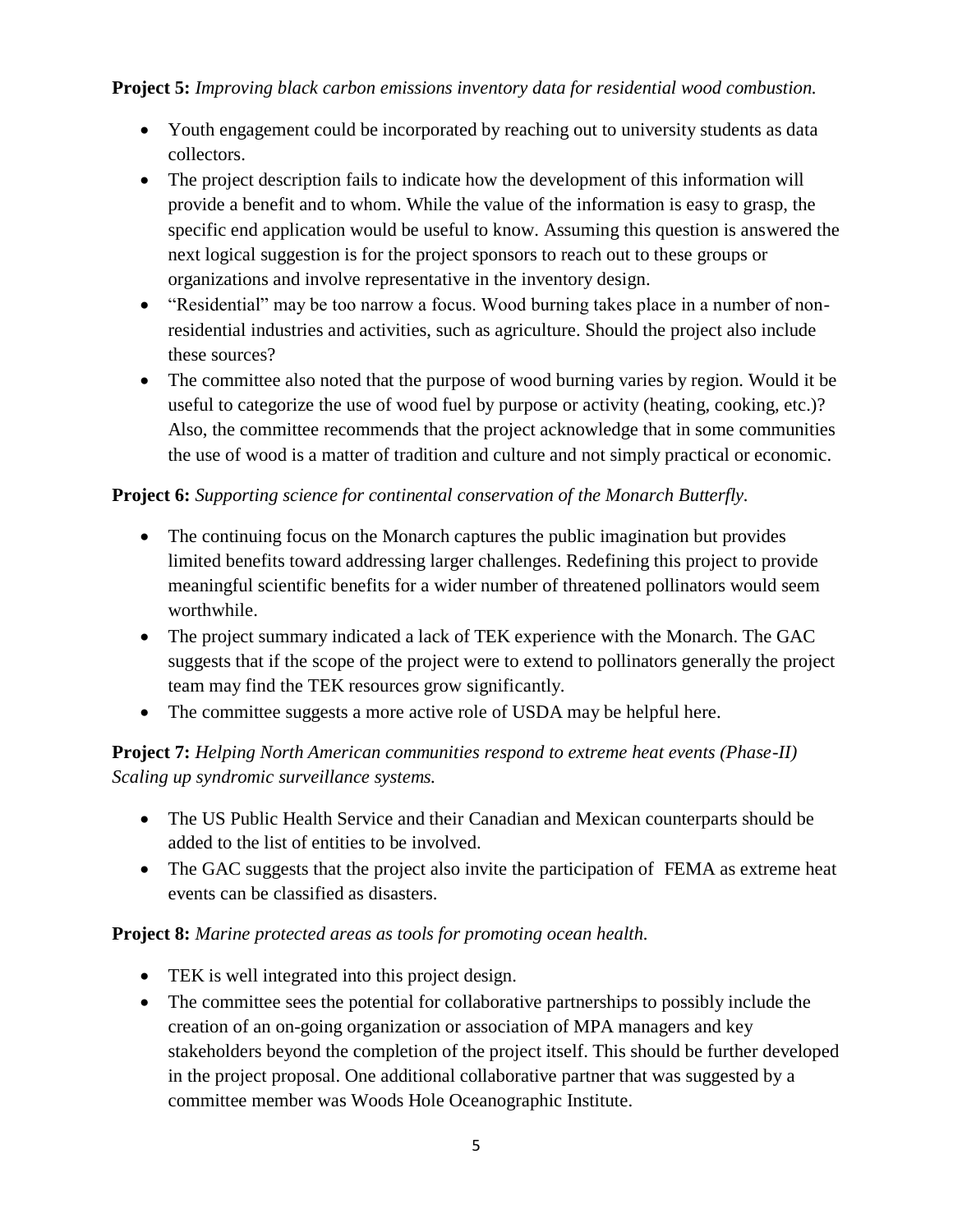**Project 9:** *Implementation of North American action plans to boost the sustainable, legal and traceable production and trade of CITES Appendix II priority sharks, turtles, tarantulas and timber.*

• The project description is weak and appears to be written prematurely. Development of a well-defined project can only be done once the specific action plan to be implemented is selected. The committee believes this is a worthy project but recommends a thorough reworking of the project proposal once the species and action plan are selected.

## **Project 10:** *North American TEK atlas/inventory and case studies on best practices in integrating TEK in decision-making in the three countries.*

- While the committee sees significant value in this project, TEK is not a discrete body of knowledge that can be cataloged. The project needs to acknowledge that many tribes will not participate, and that in many cases TEK is a tradition and often one that is not shared outside the tribe.
- The committee believes the case study component is good and could, by example, expand the appreciation among tribes for the value of viewing TEK as a resource as well as a tradition.
- The project description should acknowledge that this effort is a first step; an opportunity to provide leadership in hope that over time more will follow.
- Given the different legal status of Mexican tribes, will this effort engage with them differently than U.S. and Canadian tribes?
- While the template encourages a discussion of the involvement of youth, tribal culture requires that the focus should be on engagement with elders.
- The project description is unclear regarding whether the inventory and case studies are limited to federally recognized tribes. The GAC recommends the opportunity for participation be extended to all tribes, whether or not they are federally recognized.

## **Project 11:** *Reducing emissions from goods movement via maritime transportation in North America (phase III).*

• This is clearly a special purpose project with a defined goal. Once Mexico complies with MARPOL Annex VI and ECA the project is completed.

# **Project 12:** *Quantifying methane and black carbon emissions from flaring in the oil and gas industry.*

- The committee sees two applications for the outputs of this research. First, an opportunity to generate interest in the development of cost effective technologies to reduce the waste of this energy resource, and second, an opportunity to quantify the environmental and health impacts from the emissions.
- The committee believes that the industry has developed estimates of these metrics already, but may not have conducted the actual direct measurement proposed here.